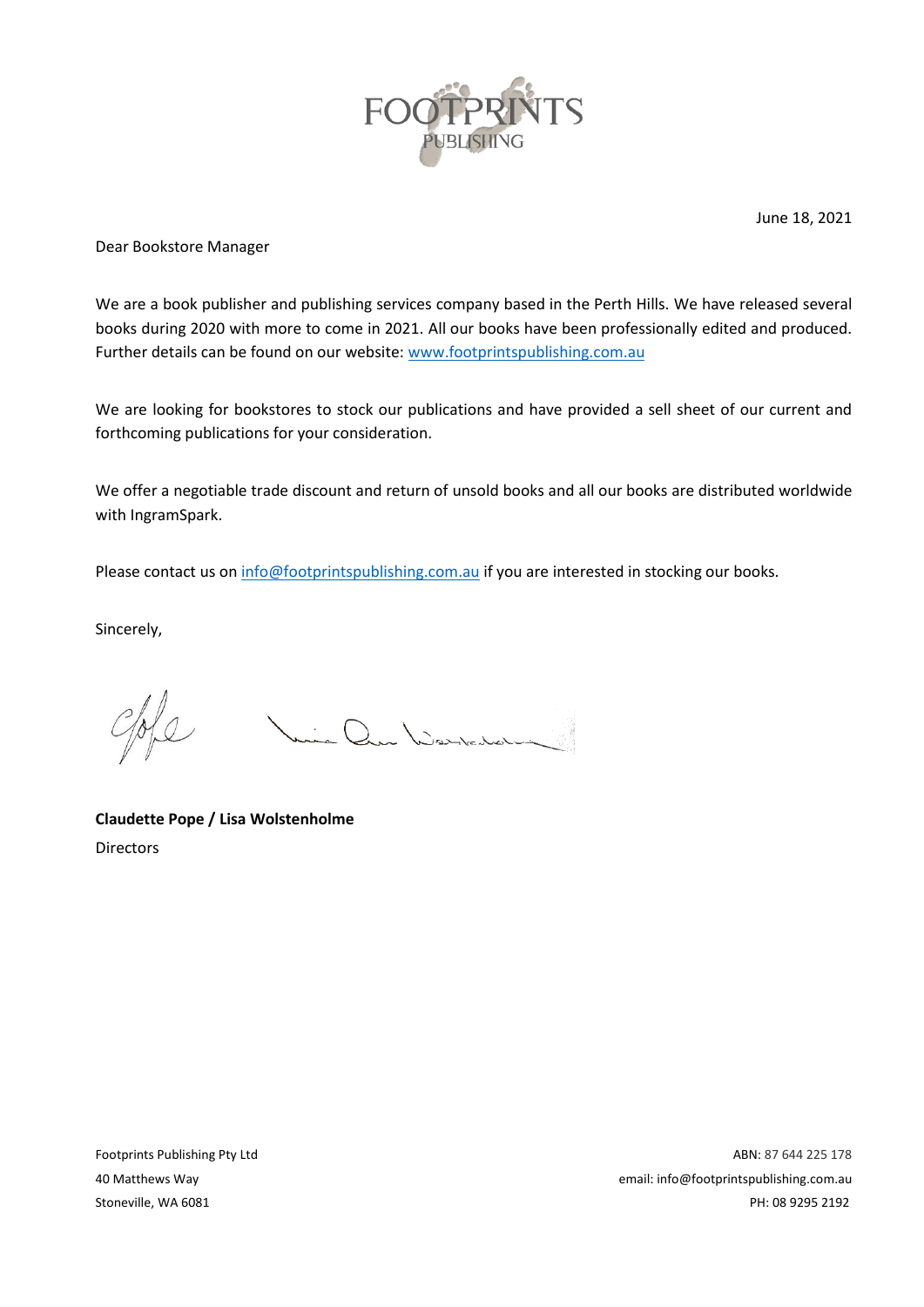

| <b>Book</b>                                                  | <b>Title</b>               | <b>Author</b>        | Genre                                                | <b>Format</b> | Page<br>Count | Release<br><b>Date</b> | <b>ISBN</b>   | <b>RRP</b><br>(AUD) |
|--------------------------------------------------------------|----------------------------|----------------------|------------------------------------------------------|---------------|---------------|------------------------|---------------|---------------------|
| NORM <b>EXAMPLE</b><br>SOMBER COMMAND<br><b>JAMES CROUCH</b> | 'Norm - Bomber<br>Command' | James Crouch         | Biography - Non-Fiction /<br><b>Military History</b> | Paperback     | 138           | 01-Aug-20              | 9780648714521 | \$24.95             |
| LISA WOLSTENHOLME                                            | 'The Wash'*                | Lisa<br>Wolstenholme | Novella - Fiction /<br><b>Contemporary Romance</b>   | Paperback     | 106           | 09-Sep-20              | 9780648714569 | \$14.95             |
| 2980<br>Sünrise<br>lR1<br>LISA WOLSTENHOLME                  | 'The Sunrise<br>Girl'*     | Lisa<br>Wolstenholme | Novel - Fiction /<br><b>Contemporary Romance</b>     | Paperback     | 328           | 28-Sep-20              | 9780648953913 | \$24.95             |
| Is Lard Listening?<br>by Louisa Potter                       | 'Is Lara<br>Listening'*    | Louisa Potter        | Picture Book - Fiction /<br>Children's               | Paperback     | 24            | 01-Dec-20              | 9780648714590 | \$12.95             |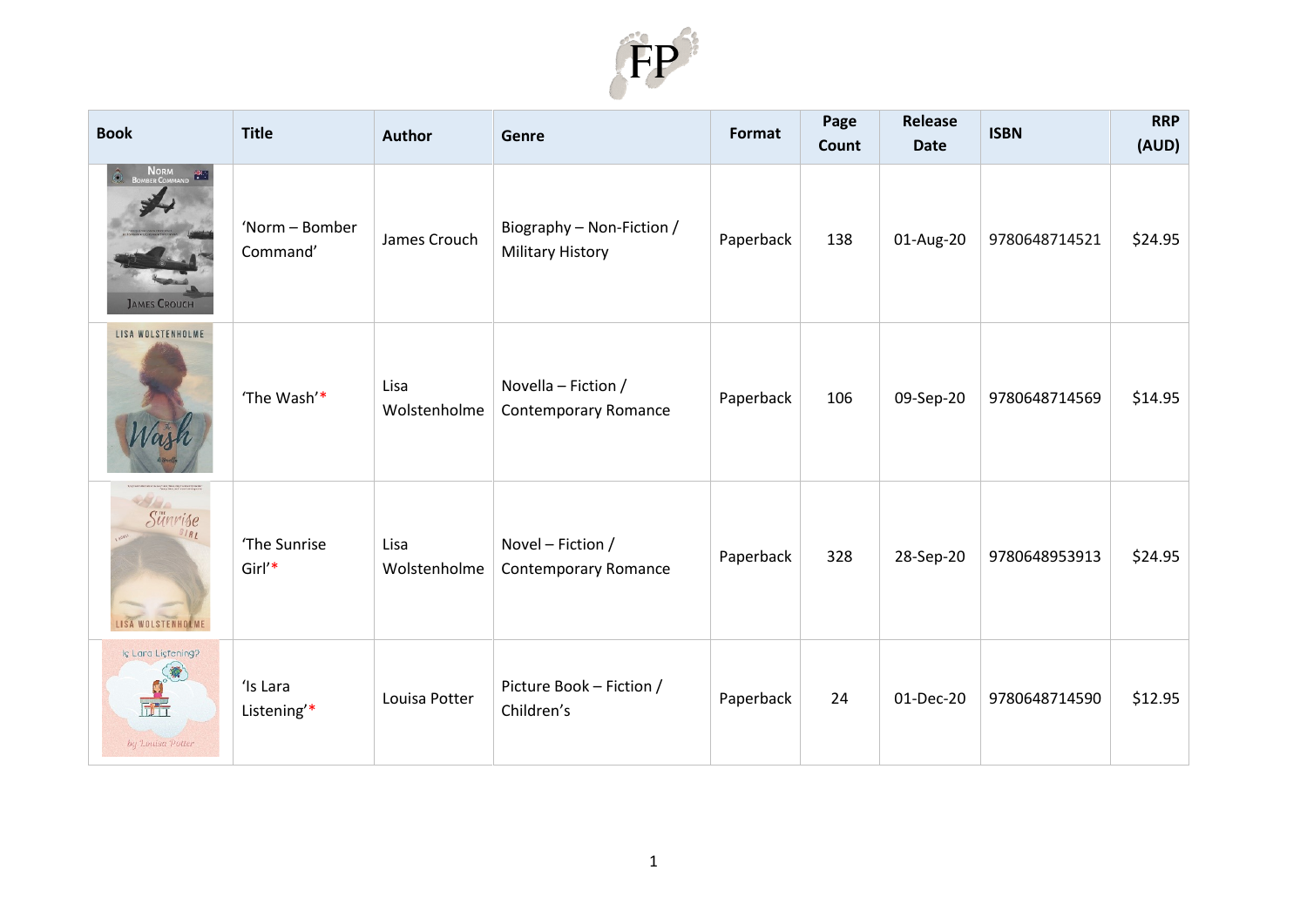

| <b>Book</b>                                                                                                    | <b>Title</b>                                                                           | <b>Author</b>                          | Genre                                                                                | Format                  | Page<br>Count | Release<br><b>Date</b> | <b>ISBN</b>   | <b>RRP</b><br>(AUD) |
|----------------------------------------------------------------------------------------------------------------|----------------------------------------------------------------------------------------|----------------------------------------|--------------------------------------------------------------------------------------|-------------------------|---------------|------------------------|---------------|---------------------|
| The Super-Desper Totally Net Real<br><b>DIARY</b><br>of 12-year-old<br>Delilah Darkleen<br>Hannah-Jade Keppler | 'The Super-<br>Dooper Totally<br>Not Real Diary of<br>12-year-old<br>Delilah Darkleen' | Hannah-Jade<br>Keppler                 | Tween / Teen Fiction -<br>Children's Fiction                                         | Paperback               | 176           | 05-Dec-20              | 9780648953937 | \$19.95             |
| She Sand Bear<br>Written by Linda M. Blockshaw<br>Driginal Artwork by Amandu Schubert                          | 'The Sand Bear<br>has no Socks'                                                        | Linda M<br>Blackshaw                   | Illustrated Children's Book (3<br>years and $up$ ) – Fiction /<br>Children's Fiction | Paperback               | 24            | 12-Dec-20              | 9780648714583 | \$24.95             |
| Can See Clearly Now                                                                                            | 'I Can See Clearly<br>Now'*                                                            | Colleen Ashby                          | Memoir - Non-fiction /<br>Autobiography                                              | Paperback               | 286           | 20-Mar-21              | 9780648953982 | \$34.95             |
| <b>FORTY SECONDS</b>                                                                                           | 'Memories of the<br>1968 Meckering<br>Earthquake'                                      | Various<br>Compiled by<br>Alice Snooke | Non-Fiction / Australian<br>History                                                  | Coffee<br>Table<br>Read | <b>TBC</b>    | 14-Oct-21              | <b>TBC</b>    | \$30.00             |